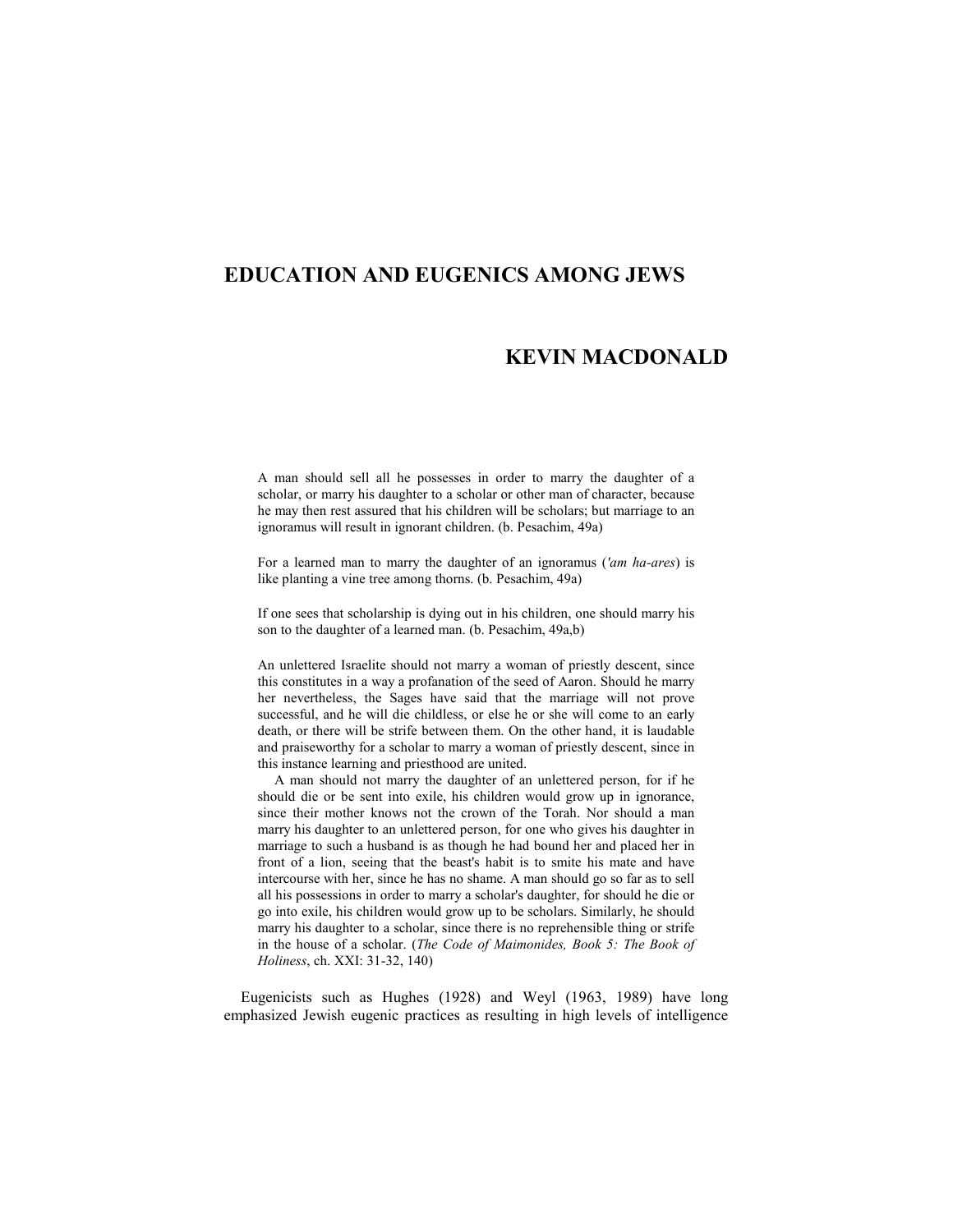among Jews. Although there are major differences between an evolutionary perspective and a eugenics perspective on Judaism,<sup>1</sup> the evolutionary perspective is highly compatible with the supposition that eugenic practices have been an important aspect of Judaism as an evolutionary strategy. From this perspective, not only did the Jewish canon perform an educational function, but also there is evidence that the Talmudic academy often functioned as an arena of natural selection for intelligence.

The first major eugenic effect occurred when the Babylonian exiles returned to Israel (now a part of the Persian Empire) in the fifth century B.C. The Babylonian exiles were disproportionately wealthy compared to the Israelites left behind, and in Chapter 3 data were presented indicating that these relatively wealthy and aristocratic exiles returning from Babylon refused to intermarry or associate with the "people of the land" (*'am ha-ares*)--both the Samaritan remnants of the northern kingdom and the former Israelites of the southern kingdom. The main reason given for this exclusion was that these groups had not preserved their ethnic purity, but Ezra's policy of removing all individuals of foreign taint from the Israelite community would also have had a eugenic effect.

Dating the origins of eugenics as a conscious policy among Jews is difficult. The evidence described in this chapter indicates that concern with education originated at least by the second century B.C., and there is evidence for social, economic, and genetic discrimination against the less educated classes at least from the period following the Second Commonwealth (70 A.D.). Moore (1927-30, II:157ff; see also Alon 1977; Safrai 1968) suggests that, following the destruction of the Temple in 70 A.D., the new class division was between an educated, religiously observant elite called "associates" (the *haverim*; sing. *haber*; i.e., members of the fellowship) and the *'am ha-ares*, who were either characterized by a withdrawal from Torah education and knowledge or suspected of being careless in the performance of the religious law. The appellation *'am ha-ares* itself is significant, since it is the term used for the racially mixed, religiously impure native population inveighed against by Ezra and Nehemiah during the Restoration in the fifth century B.C. It is thus a derogatory term, and the animosity between these groups was rather intense, especially during the second century A.D.<sup>2</sup>

Avi-Yonah (1984, 63f, 108f) notes that after the destruction of the Second Temple, the highly observant, exclusive *haberim* were the only group available to reconstitute a national authority, and they quickly assumed power as magistrates and used their authority to enforce rigorous observation of a very strict interpretation of the religious law, including the agricultural laws, which impacted so heavily on the *'am ha-ares.* (For example, during the economically difficult times of the third century, the *haberim* strongly opposed the relaxation of the sabbatical year law, in which fields were to remain fallow in the seventh year despite the hardship this caused to the '*am ha-ares.*) The rabbis had power in the towns, but they were freed from taxes while at the same time being dependent ultimately on the *'am ha-ares* for support. The freedom from taxation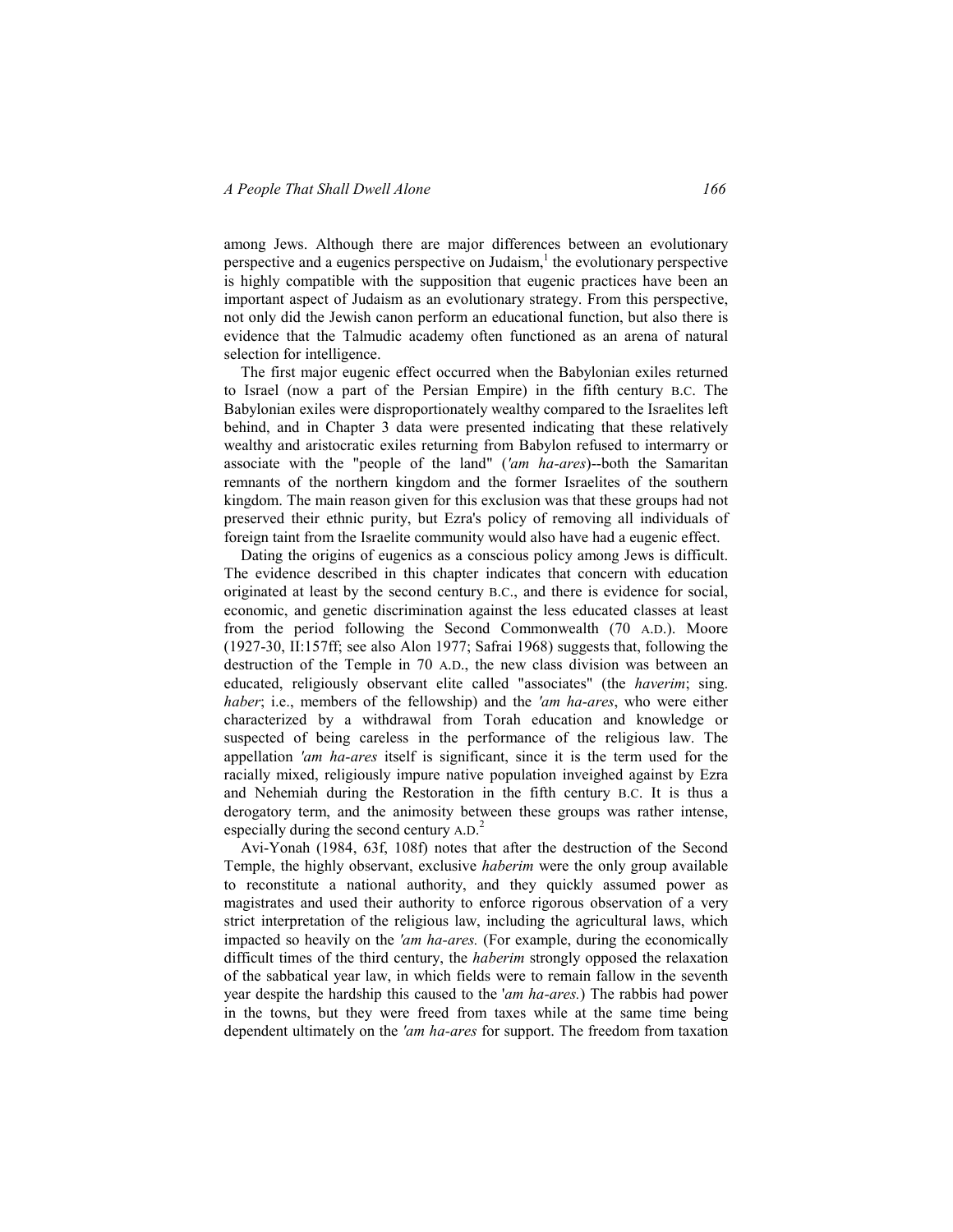was especially resented during economic crises, as during the third century. The result was the development of an elite class of scholarly rabbis whose status was based on intellectual ability and who were supported by a relatively illiterate and poor peasantry.

There were a variety of methods of social discrimination against the *'am ha-ares*. The *'am ha-ares* were ritually unclean, so that any contact with them was fraught with difficulty. For example, Mishnah Tractate Tohorot (7:1-9--8:1-5) goes into great detail on how *'am ha-ares* impart uncleanness to virtually everything they come in contact with, including the space surrounding them. $\delta$ 

Moore (1927-30 II:159) summarizes these prohibitions by noting that "the presumption of uncleanness was a serious bar to social intercourse, and indeed to friendly relations of any kind." Because of their ignorance of the law, the *'am ha-ares* may not have paid the requisite tithes on agricultural produce to the authorities, with the result that business relationships were also highly problematic. Moreover, the *'am ha-ares* were prevented from testifying in legal proceedings, could not be entrusted with a secret, and could not be appointed guardian of an orphan or be in charge of the poor rates. During the economic troubles of the third century, the Patriarch only reluctantly and belatedly opened his storehouses to the *'am ha-ares* after originally opening them to "students of the Bible, of the Mishnah, of the Gemera, of the Halakah and the Haggadah" (quoted in Avi-Yonah 1984, 110).

These comments indicate that the policies of the *haverim* would have had negative economic effects on the *'am ha-ares*, and the social discrimination might reasonably be supposed to result in defections of the *'am ha-ares* from Judaism. Of particular interest here is that "marriage between the two classes was condemned in terms of abhorrence" (Moore 1927-30, II:159-160). Thus, the Talmud states that

A Jew must not marry a daughter of an '*am ha-ares*, because they are unclean animals [*sheqes]* and their women forbidden reptiles [*sheres*] and with respect to their daughters the Scripture writes: "Cursed be he that lieth with any manner of beast [Deut. 27:21]! . . . Said R. Eleazar: one may butcher an *'am ha-ares* on a Day of Atonement that happens to fall on a Sabbath [when any kind of work constitutes a violation of a double prohibition]. His disciples said to him: Master, say "slaughter" [instead of the vile word, butcher]. But he replied "slaughtering requires a benediction, butchering does not require a benediction." (b. Pesachim 49b)

In the words of Hillel, "No ignorant man (*'am ha-ares*) is religious" (cited in Moore 1927-30, II:160). Being religious meant having knowledge of an enormously complicated code of laws, many of which "from our point of view seem of the smallest religious significance" (Moore 1927 II:160). Thus, a great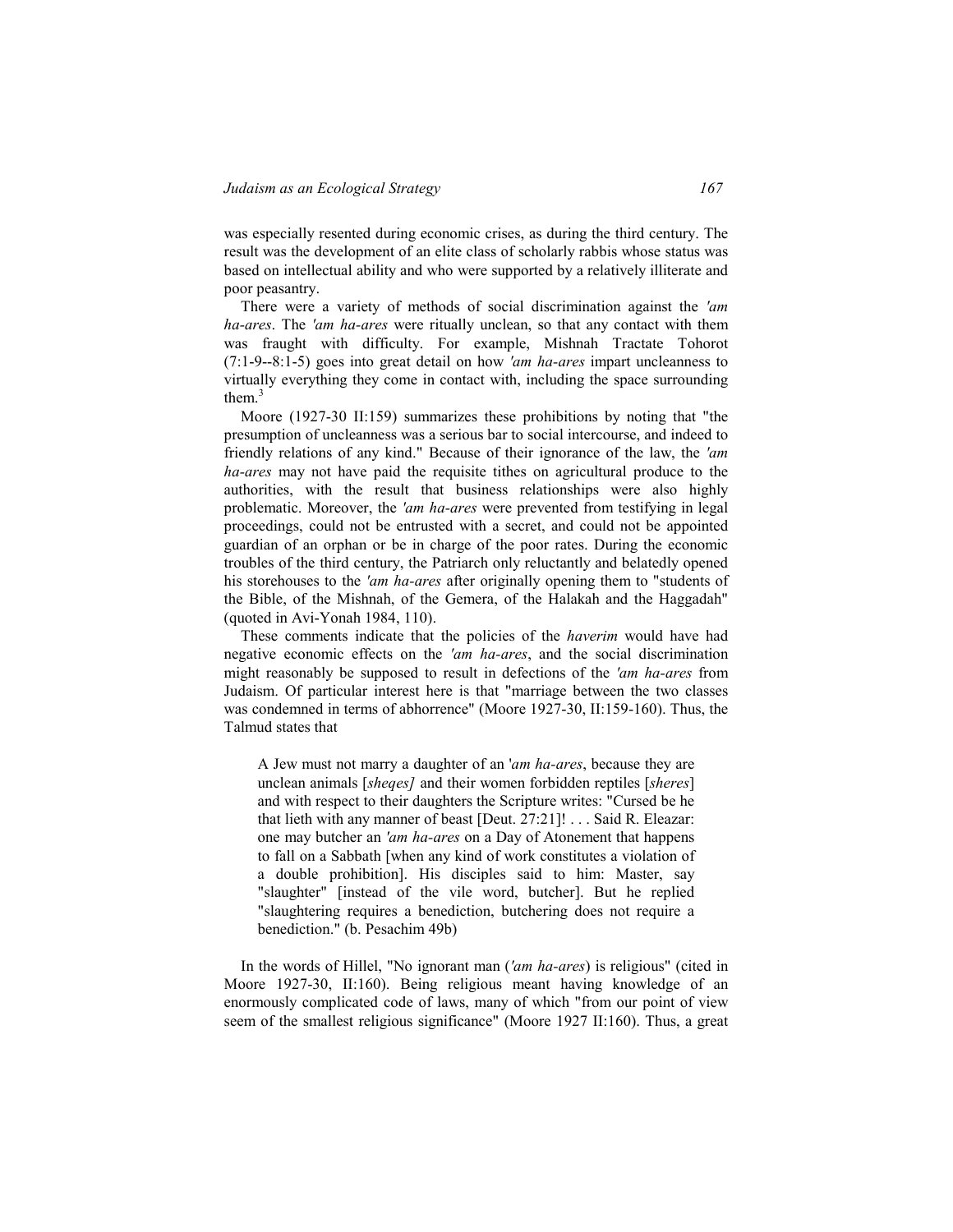deal is made of the regulations on agricultural tithing to priests (perhaps because many of the *'am ha-ares* were peasants), even though the priests no longer had any religious function. There is an extraordinary interest in the Mishnah in the regulation and taxation of agriculture, resulting in thousands of regulations (Avi-Yonah 1984, 20) elaborated to a truly amazing level of complexity.

Regarding the general system of agricultural taxation, Moore comments that

the system, with its numerous and various payments in kind, was complicated, while the method of collection, so far as there was such a thing, had the semblance--and doubtless the substance--of extortion by the beneficiary.

It is small wonder that the peasant earned the reputation of being very "untrustworthy" in acquitting himself of his religious obligations in this sphere. Even the most scrupulous of the class doubtless followed in this as in other matters the prescriptive usage of their fathers, heedless of the stricter interpretation of these laws in the schools and of the refinements of the oral law. (Moore 1927-30, II:72).

The clear animosity between these groups, the emphasis on elaborate regulation of the economic behavior of the *'am ha-ares* by an intellectual, and non-agricultural elite, the elaborate set of rules regulating social contact between the groups based on the uncleanness of the *'am ha-ares*, and the extreme importance of not marrying into the family of an *'am ha-ares* are highly compatible with a eugenic interpretation in which community controls facilitating eugenic mating among the scholarly rabbinic class were highly salient to members of both groups. Moore indicates that the barriers between the *'am ha-ares* and the *haverim* were not absolute, since an individual could be admitted to the educated class if he accepted instruction during a probationary period. However, the response of many of the *'am ha-ares* was to flaunt their lack of knowledge and literacy and to thumb their noses at the *haverim*.

Nevertheless, Avi-Yonah (1984, 107, 110, 238) states that by the third century the rifts between these classes had receded and in the sixth century wealthy *'am ha-ares* could achieve positions of power and influence in the community. There is the clear suggestion, however, that assortative mating based on intelligence and active avoidance of intermarriage with the unlettered was characteristic of the scholarly class beginning at least during the first century. Minimally, there is the suggestion that marriage would only be within-group, and even after the disappearance of this class distinction, only wealthy, intelligent *'am ha-ares* would be able to have influence in the towns and *connubium* with the rabbinic class.

Moreover, it is apparent from this material that the *'am ha-ares* would have had maximum motivation to leave the group. It has been mentioned that the poor and obscure have always been the most likely to leave Judaism, and this must have been particularly so during this period. From an evolutionary perspective, the exclusionary behavior and economic disabilities imposed on the *'am ha-ares*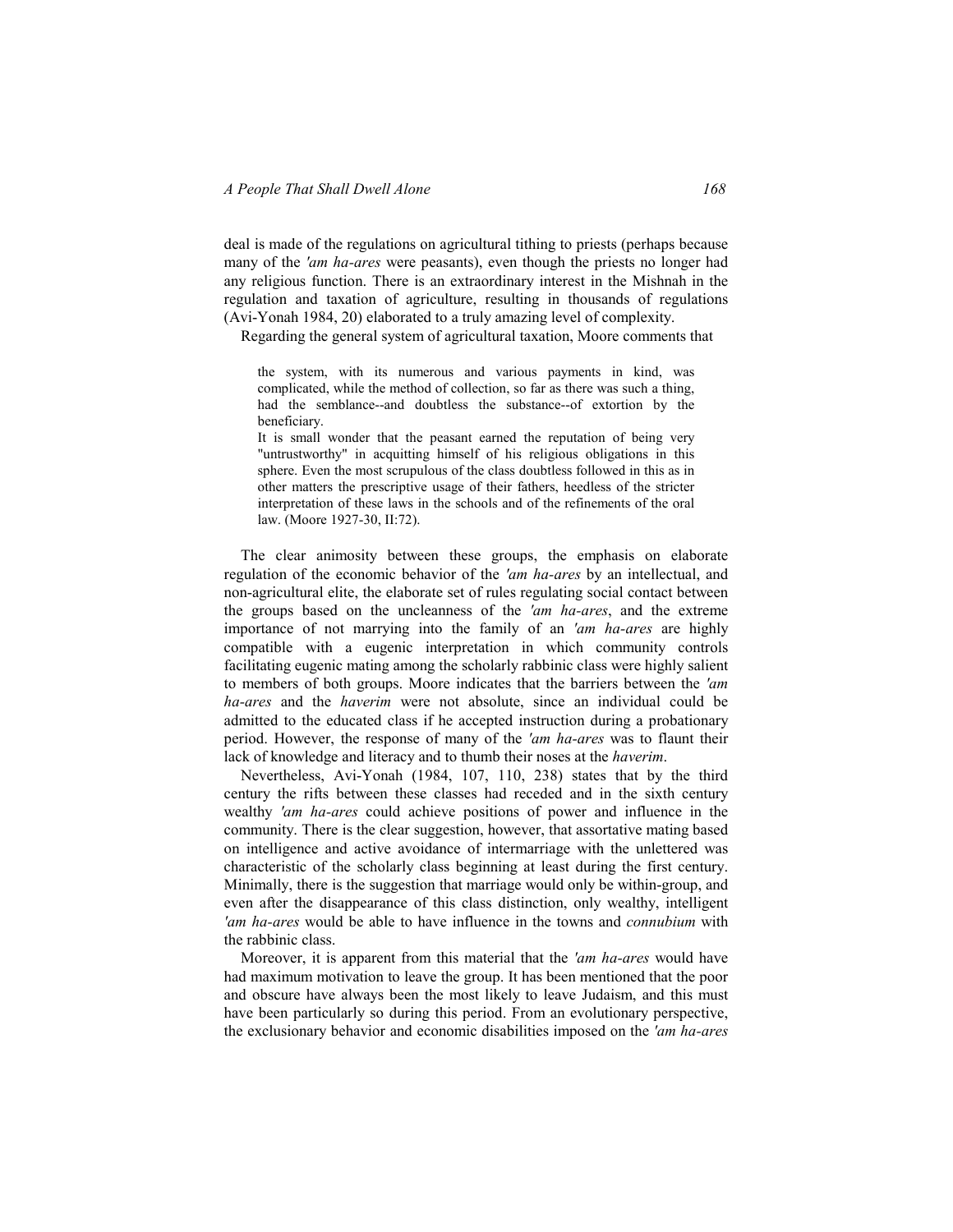by the *haberim* are absolutely incompatible with supposing that both of these groups were at that time members of the same evolutionary strategy. Quite clearly there is the indication of maximal divergence of interest here, rather than the impression of a unified, corporate type of Judaism in which there were high levels of within-group altruism and the consequent strong group cohesion. The image presented by this ancient conflict is highly discordant with the image of Judaism apparent from the material discussed in Chapter 6.

## **Theory and Practice of Eugenics Among the Jews**

The Talmuds show a strong concern with eugenics. Marriage with a scholar or his children is highly recommended: "For marriage, a scholar was regarded . . . as more eligible than the wealthy descendent of a noble family." The Tannaim did not tire of reiterating the advice that "under all circumstances should a man sell everything he possesses in order to marry the daughter of a scholar, as well as to give his daughter to a scholar in marriage. . . . Never should he marry the daughter of an illiterate man" (Baron 1952, II:235).

Feldman (1939) shows that the authors of the Talmud, like the other ancients, believed that heredity made an important contribution to individual differences in a wide variety of traits, including physical traits (e.g., height), personality (but not moral character), and, as indicated by the above quotations from the Talmud, scholarly ability. "Every care was taken to prevent the birth of undesirables by a process of selective mating" (p. 32). Individuals contemplating marriage are enjoined to attend to the family history of the future spouse: "A girl with a good pedigree, even if she be poor and an orphan, is worthy to become wife of a king" (Midrash Num. R.i, 5; quoted in Feldman 1939, 34). A prospective wife should be scrutinized for the presence in her family of diseases believed to be inherited (e.g., epilepsy), and also the character of her brothers should be examined, suggesting an awareness of the importance of sex-linked factors. Physical appearance was not to be a critical resource for a woman: "For 'false is grace and beauty is vain.' Pay regard to good breeding, for the object of marriage is to have children" (Taanith 26b and 31a; quoted in Feldman 1939, 35).

Feldman interprets the *k'tsitsah* (severance) ceremony, described in b. Kethuboth 28b, as intended to show the extreme care the rabbis took to ostracize anyone who had contracted a marriage not made according to eugenic principles.<sup>4</sup> A barrel of fruit was broken in the market place in order to call attention to the event, and the following words spoken:

"Listen ye our brethren! A. B. married an unworthy wife, and we fear lest his offspring mingle with ours; take ye therefore an example for generations to come that his offspring may never mix with ours."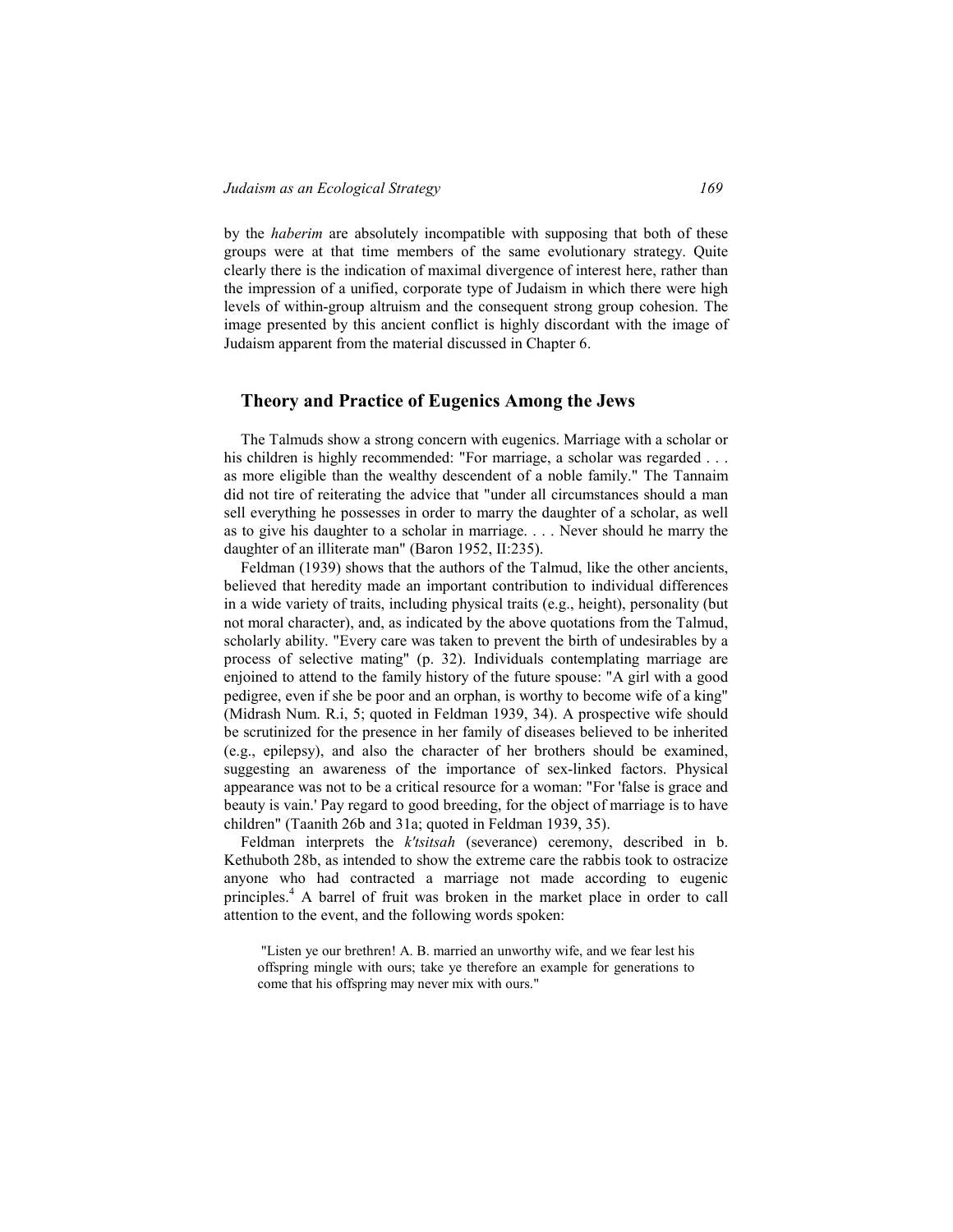In his authoritative 12th-century compilation of Jewish law, Maimonides states that "A man should not marry a woman belonging to a family of lepers or epileptics, provided that there is a presumption based on three cases that the disease is hereditary with them" (*The Code of Maimonides, Book 5: The Book of Holiness*, ch. XXI:30, p. 140). The advice, therefore, in the Sephardic community was to carefully scrutinize the family of a prospective mate for heritable diseases, and there is an implicit theory that the more commonly the disease is found among family members the more likely it is to be heritable--advice that makes excellent sense from the standpoint of modern genetics.

These writings were not without practical effect. There is evidence that the practice of intermarriage between daughters of wealthy men and males with high ability in scholarship dates from the very origins of Judaism as a diaspora religion. Baron (1952b, 221) notes that in Talmudic times wealthy men selected promising scholars as sons-in-law and supported them in their years of study.

Interestingly, Johnson (1987, 183) notes that most Jews during medieval times could list at least seven generations of ancestors. The main purpose of the genealogy was to show that one had illustrious scholars in one's lineage, and the list usually began with a famous scholar. Maimonides himself listed four important scholar/judges as ancestors (Johnson 1987, 184). The implication is that having illustrious scholars in one's pedigree was an important resource in social interactions (including marriage) within the Jewish community.

These practices also occurred among the Ashkenazim from an early period. Grossman (1989) notes that in medieval Germany it was the custom among *yeshiva* heads (themselves members of distinguished families) to choose their best pupils as sons-in-law. The son-in-law would then succeed him in his leadership within the community. In the shtetl societies of Eastern Europe, the Talmudic commandment to attempt to marry a scholar was taken very seriously to the point that there was a very direct correlation between the amount of the dowry and the number of scholars in the family tree (Zborowski & Herzog 1952, 82).

Parents dream of marrying their daughter to a learned youth or their son to the daughter of a learned father. The matchmaker, who is a very important institution in the shtetl, has in his notebook a list of all the eligible boys and girls within range. Under each name is a detailed account of his yikhus, in which the most important item is the number of learned men in the family, past and present. The greater the background of learning, the better the match. (Zborowski & Herzog 1952, 82)

There was also a concern with mental disorders in the genealogy of prospective mates in traditional shtetl society and at least until very recently, among Hasidic Jews in contemporary New York (Mintz 1992, 216ff; see also Chapter 4). A person with a psychiatric disorder was a blot on the marriage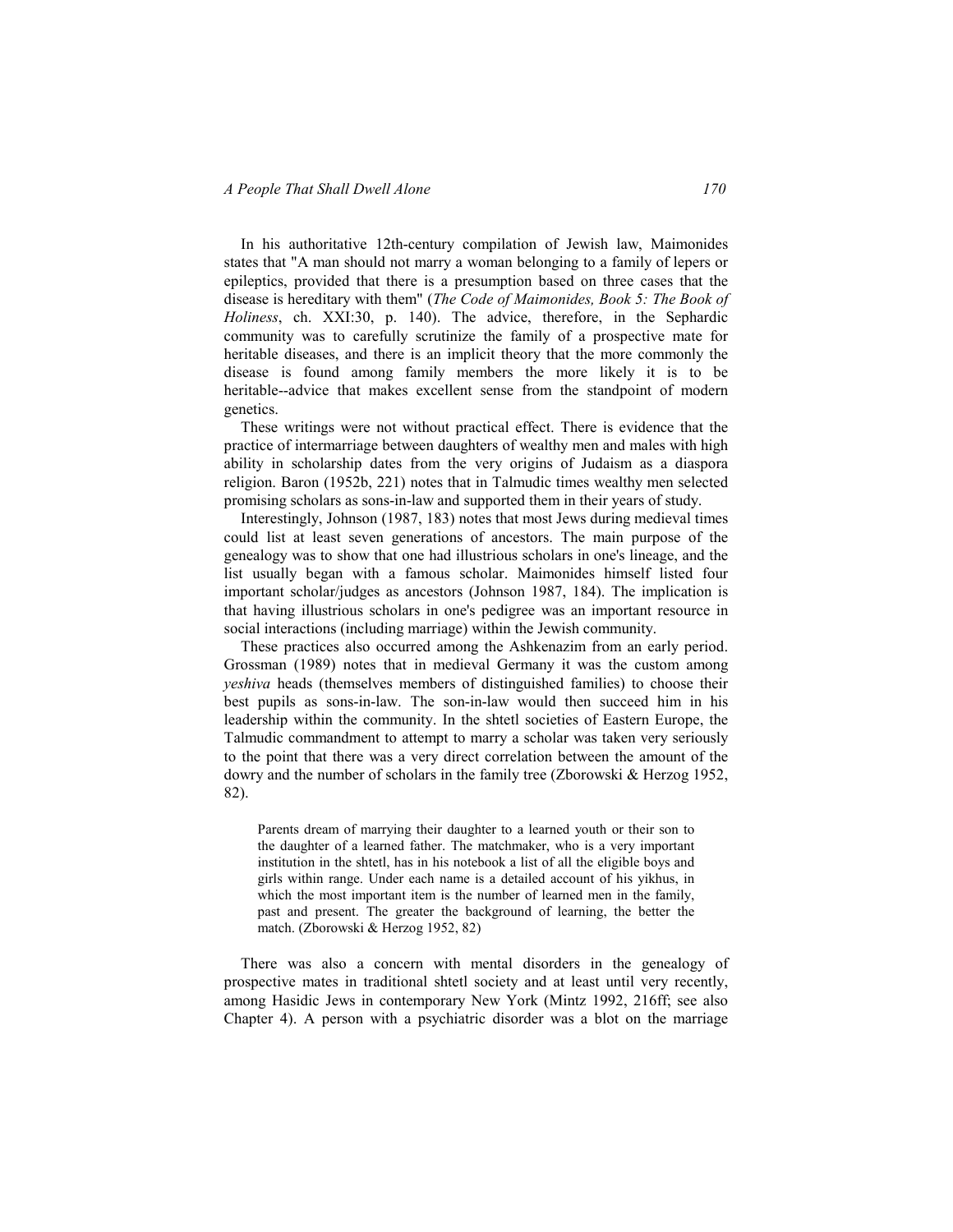prospects of the entire family for generations, with the result that families made every effort to prevent psychiatric disorders from being known to the wider community.<sup>5</sup>

There is also very clear evidence for eugenic practices among the 19th-century Ashkenazim. Etkes (1989) finds that, although a variety of traits were important in the choice of sons-in-law, including appearance, health, and temperament, particular value was placed on the perceived potential for Torah study. In other words, marriage with the daughter of a wealthy man and consequent support of study during the years of adolescence (the *kest* period) were conditioned primarily on scholarly ability, and, indeed, the prospective father-in-law would give the future son-in-law an examination prior to agreeing to the marriage. The father-in-law would then support the couple for a specified period of years and provide a large dowry, which would secure the financial future of the couple.

Katz (1961a) shows that scholarly ability was the *summum bonum* within the Jewish community--the ultimate resource when contemplating marriage. Wealthy individuals who were not themselves scholars could obtain scholarship indirectly by providing large dowries so that their daughters could marry scholars: "If an unlettered person married into a family of scholars, he would bask in the reflection of their glory" (p. 206). Moreover, in some cases, scholars could become wealthy simply as a result of their incomes and the many gifts they received. Individuals, such as the Court Jews of the 17th and 18th centuries, provided gifts and support for scholars. They thereby developed "the reputation of 'cherishing the Torah,' and the merit so acquired was equivalent to that achieved by study itself" (p. 206).

Beginning in the ancient world, wealthy men would marry their daughters to promising scholars and support the couple until adulthood (Baron 1952b, 221). This practice became a religiously sanctioned policy and persisted among both the Ashkenazim (Katz 1961a) and the Sephardim (Neuman 1969). $6$  Katz (1961a) notes that this pattern of early marriage, and the associated period of prolonged dependency on adults (the *kest* period referred to above), was assured only to the wealthy: "Only members of the upper class who were outstandingJewish radical organizations such as the Russian Bund essentially replicated traditional Jewish separatism in a secular, socialist milieu. Issues related to Jewish identity and radical intellectual/political movements are discussed extensively in *SAID* (ch. 6). in both wealth and learning could afford the luxury of an early match without lessening their prospects. They were assured of a 'good match' by their very position" (p. 142). The poor, even when allowed to marry, would be forced to marry later, and there was a group of both sexes that was forced to remain unmarried--a clear marker of sexual competition within the Jewish community. On the other hand, upwardly mobile individuals would often defer marriage until they had obtained status, whether in the business world or by developing a reputation as a scholar.

As noted in Chapter 6, the officials of the Jewish community acted to regulate the marriages of the lower classes (Katz 1961a; Weinryb 1972), and the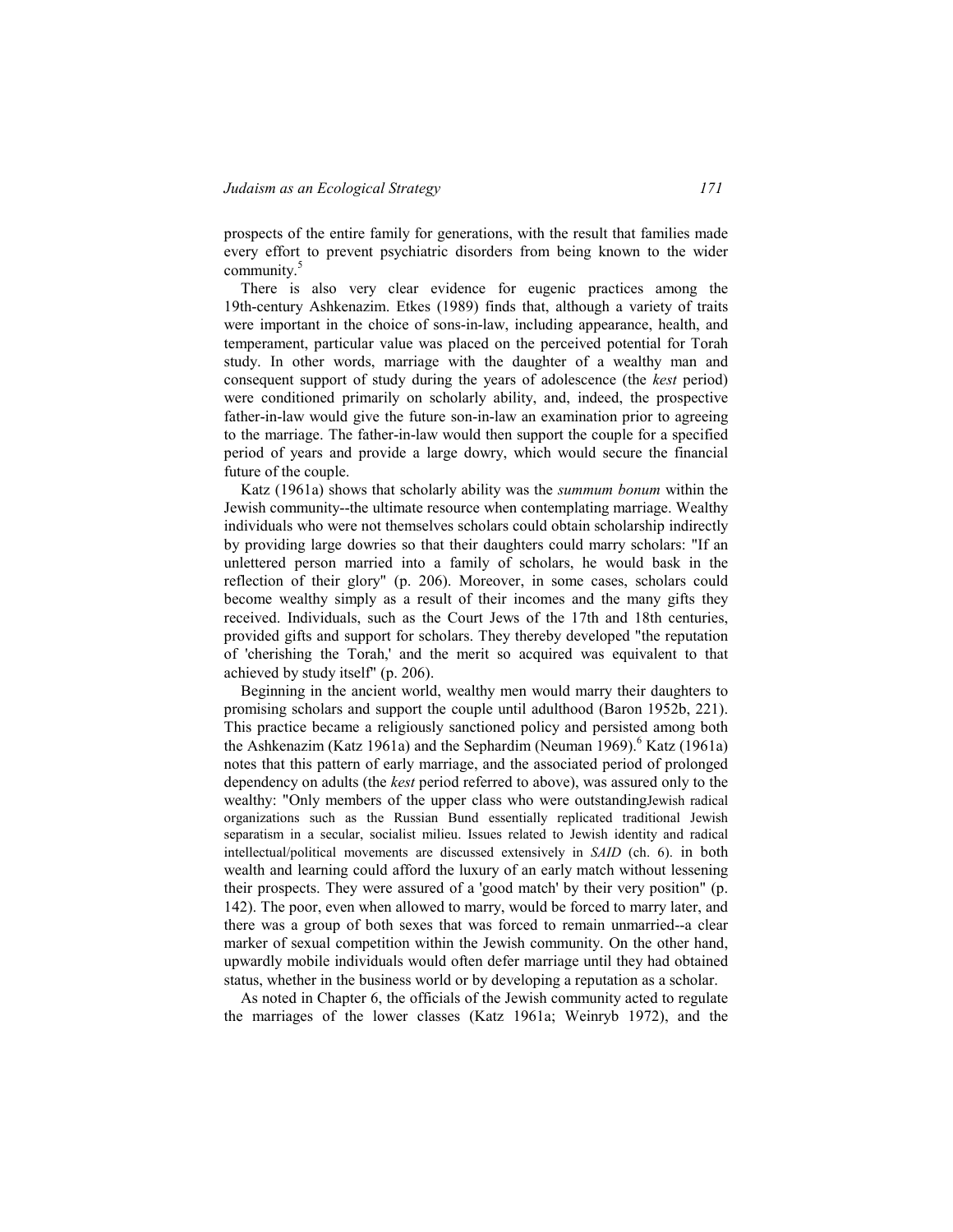marriages of poor and indigent Jews came under special scrutiny by these officials (Hundert, 1986b). These regulations included minimum dowry payments, foregoing Jewish charity for a certain period, and numerical limits on the marriages of poor Jews.

The result of these practices was a large overlap among scholarship, control of economic resources, social status, and, ultimately, fertility. Hundert (1992) notes that rabbis were often wealthy, socially prominent merchants, manufacturers, or traders. Throughout most of the 18th century, there was a Jewish aristocracy in Poland-Lithuania consisting of a small number of prominent families who "held an astonishing number of rabbinical and communal offices" (p. 117).

As in all traditional European societies (see, e.g., Herlihy & Klapische-Zuber 1985), Hundert (1992) finds that there was a positive association between wealth and numbers of children in Jewish households in the 18th century, and Weinryb (1972) notes that there were marked differences in fertility among Jews, with successful business leaders, prominent rabbis, and community leaders having a large number of children reaching adulthood, while families of the poor were small. Vogel and Motulsky (1986, 609) note that in mid-18th-century Poland prominent Jews had 4-9 surviving children, while poorer Jewish families had 1.2-2.4 surviving children. As is typical in pre-industrial societies, wealthy families also benefited from having adequate food and were better able to avoid epidemics. Similarly, Goitein (1971, 140) notes that the families of wealthy Jews in the Medieval Islamic world were much larger than those of poor Jews.

Katz (1961a) notes that because the Ashkenazim were prevented from placing their resources in land and because their capital was always precarious, since it was liable to expropriation by the authorities, there was an unusual degree of fluidity in the society, in terms of both upward and downward mobility. In this type of society, scholarship was a better criterion of resource-obtaining potential even than present wealth, since it was independent of time and place, and obtaining a scholarly reputation was certainly not a matter of good fortune as wealth sometimes was. However, in some ways, scholarship and wealth were interchangeable, since property qualifications for voting were waived for scholars--another indication of the many benefits that scholarship conferred within the Jewish community.

As throughout Jewish history (Baron 1952b, 279), there was no hereditary elite of scholars. Scholars "were in a position to provide their sons with favorable facilities to continue their tradition by giving them an outstanding education and an atmosphere of learning. But they could not bequeath their learning nor block the rise of the sons of the uneducated" (Katz 1961a, 204). Nevertheless, there was a strong overlap among wealth, scholarship, family connections, and political power within the community to the point that at times scholarly position was virtually inherited. Kanarfogel (1992, 68) notes that virtually all of the prominent French Tosafists in the 12th and 13th centuries were in a direct line from Rashi or were sons-in-law in this direct line. The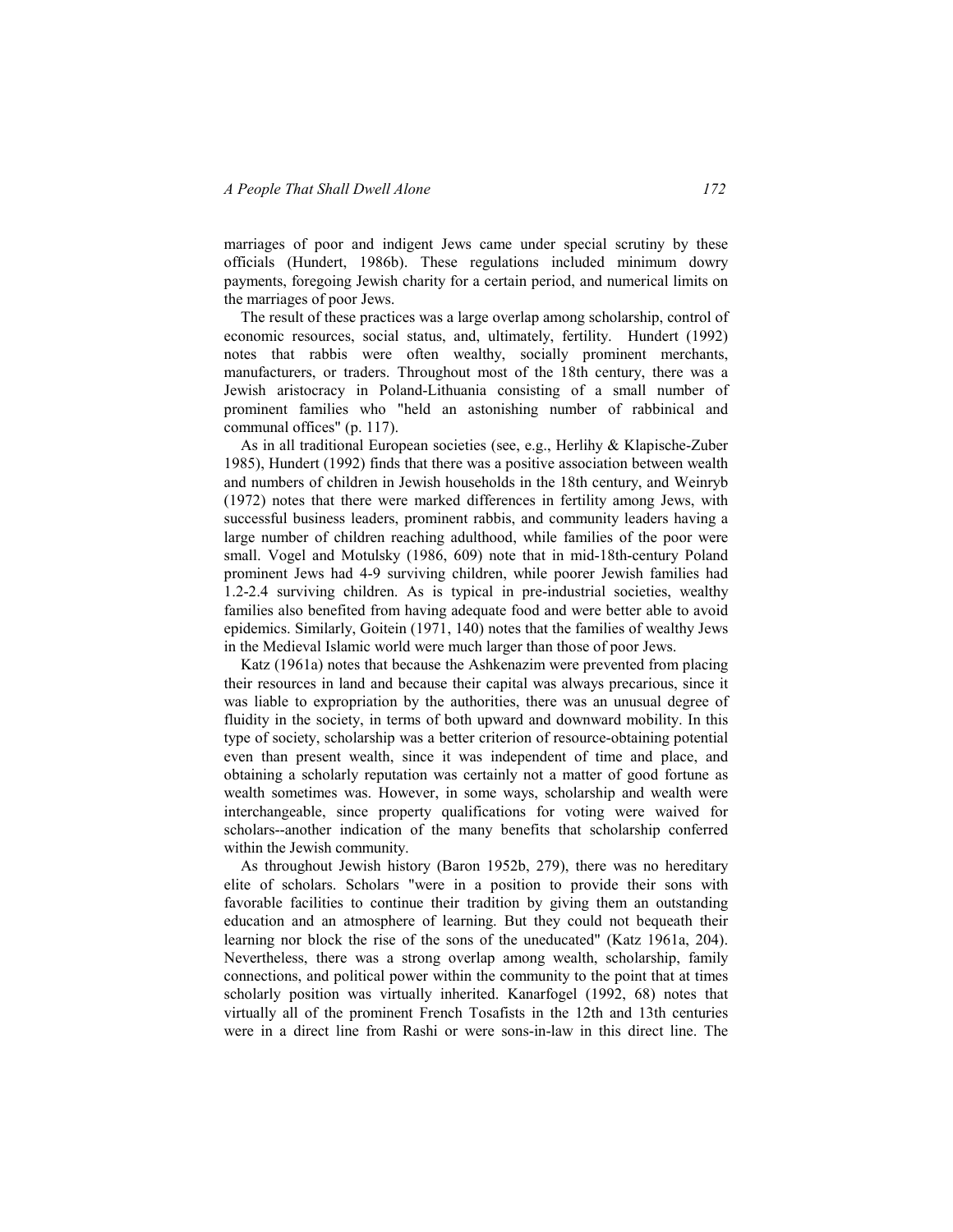presence of sons-in-law in this genealogy shows the possibility of upward mobility. It was a society with "tremendous distances between its peaks and valleys. . . . He who aimed to reach the peak had a long, steep road to climb, but if he had the strength, the ability, and the will, nothing would prevent him from achieving his desire" (Katz 1961a, 209).

Another aspect of some eugenic importance is that poor Jews were relatively likely to become apostates (see Chapter 2). Such defections would also contribute to the skewing of the Jewish gene pool toward high intelligence and resource acquisition ability. This phenomenon may quite possibly be related not only to the relatively degraded political and economic position of poor Jews in the Jewish community, but also to the extreme psychological emphasis on elitism within the Jewish community apparent in this material. One would expect that individuals who failed to live up to the cultural ideal of scholarly ability and wealth would develop a negative self-image and eventually be more prone to desert the group.

This elitism persists into contemporary times: Meyer (1988) notes that early in the 20th century many American Reform congregations still set minimum dues for members, which effectively excluded poor families, and the poor could not vote in synagogue elections. These practices continued for many years thereafter, and indeed, Meyer (1988, 289) notes that "to working people the established synagogue in the first decades of the century often looked more like a 'rich man's institution,' allied with oppressive capital, than one where they felt at home." Meyer, 306) describes membership in Reform congregations in the 1930s as a status symbol and as a marker of economic success.

Extreme concern with worldly success has also remained a characteristic of Judaism in the contemporary world. Herz and Rosen (1982, 368) note that "[s]uccess is so vitally important to the Jewish family ethos that we can hardly overemphasize it. . . . We cannot hope to understand the Jewish family without understanding the place that success for men (and recently women) plays in the system." Success is measured in terms of intellectual achievement, social status, and money, while failure, e.g., to graduate from college, is viewed as a problem requiring clinical counseling. Not surprisingly, a recent survey indicated that the group least likely to defect from Judaism was the highly educated (Ellman 1987).

## **NOTES**

<sup>1</sup>. An evolutionary perspective differs from a eugenic perspective because there is no emphasis in the eugenic perspective on resource competition between segregated gene pools or on the importance of within-group altruism. Weyl (1969, 1989) notes correctly that eugenic practices also occurred in China, but in this case there was no large, unbridgeable genetic gulf between an ethnically separate scholarly class and the rest of the population, and, indeed, successful scholars undoubtedly had large numbers of concubines from the lower levels of Chinese society. As a result, while anti-Semitism has been an extremely robust tendency, scholars were revered throughout Chinese society. (However, as indicated in Chapter 5, anti-Chinese activity has been directed against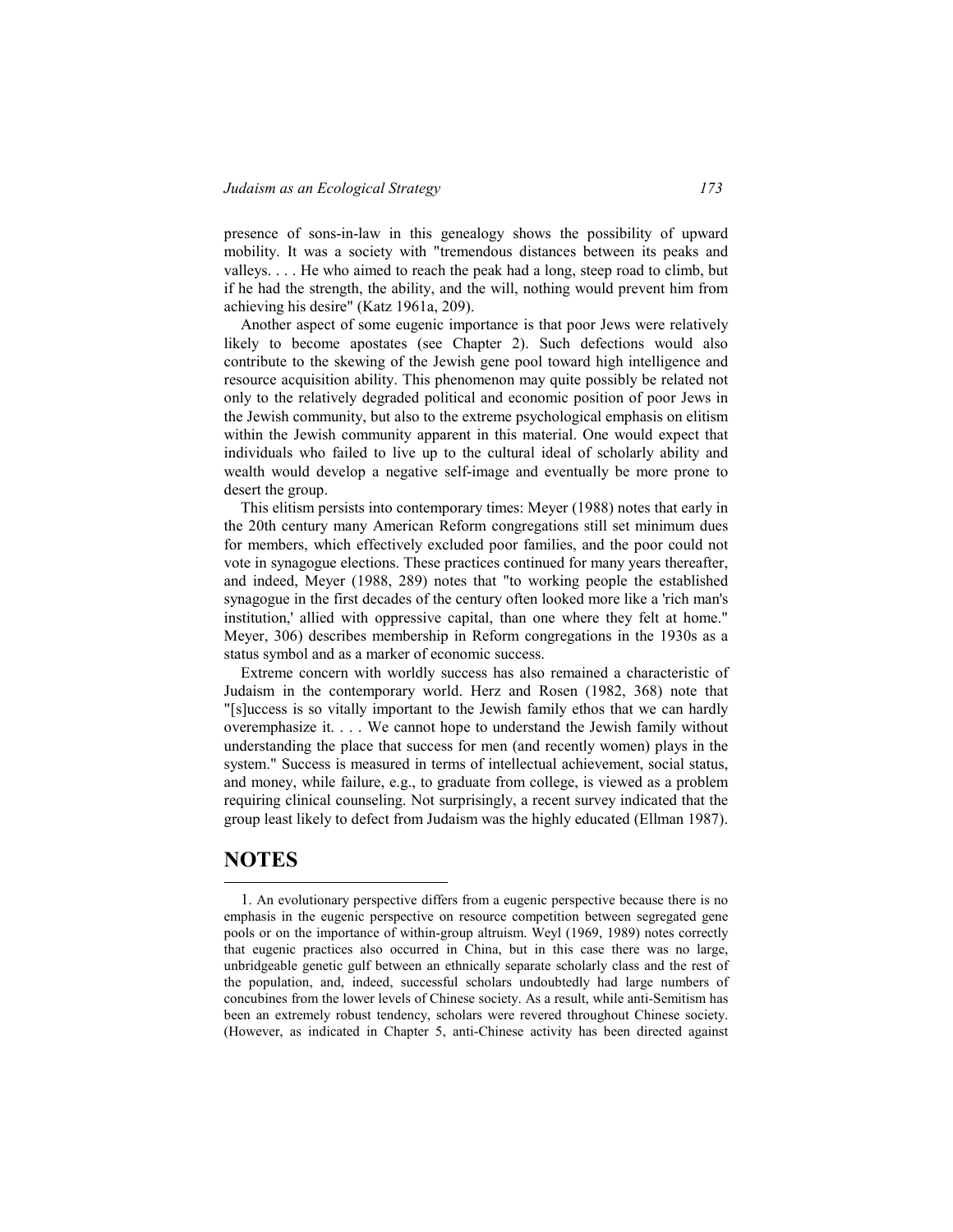overseas Chinese when they lived as a segregated ethnic group viewed as being in competition with indigenous peoples.) In China, competition was not between a genetically isolated group of scholars and the rest of the population, but rather there was individual/family competition within the entire population, the basis of which was scholarly ability. Mainstream Judaism must be seen primarily not as an example of successful eugenic practices, but rather as a national/ethnic strategy that has a eugenic component: All the genes and gene frequencies typical of the Jewish ethnic group are involved (e.g., genes for fingerprint patterns), not simply genes for intelligence.

2. The question of whether the Pharisees (in addition to the *haberim*) discriminated against the *'am ha-ares* is controversial. (Schürer [1885] 1979, 399) states that the *haberim* are to be identified with the Pharisees.) Many scholars, including Betz (1968), Black (1962), Jeremias (1969, 246ff), Neusner (1971 III:286ff) and Schürer ([1885] 1979, 394ff), take the view that the Pharisees participated in closed communities separated from other Jews and from the *'am ha-ares* in particular. Sanders (1992, 442) describes this tradition as one in which the Pharisees are "the only true Israel, communal meals, meals eaten in purity, sacred food, closed societies, unwillingness to mingle with others because of fear of impurity, exclusion of everyone else from the realm of the sacred, hatred of other Jews, expulsion of people who transgress food and purity laws from the commonwealth of Israel." Even though Sanders disagrees with this view, he suggests that the Pharisees only viewed the other Jews as lower on a scale of purity than themselves, but did not view the common people as entirely removed from the sacred (Sanders 1992, 434). Such a designation of relative impurity is of course compatible with considerable social and genetic discrimination against such people. The point here is that there is indeed a mainstream scholarly tradition that holds that there was a conscious attempt by organized sections of the Jewish community to exclude the *'am ha-ares* from the community of Judaism.

Because of the many negative statements about the Pharisees in the New Testament, this issue has become an issue in Christian-Jewish scholarly polemics. (Jeremias [1969, 267] states that Jesus "openly and fearlessly called these men to repentance, and this act brought him to the cross.") However, the only important issue here is whether it is reasonable to suppose that the well-documented negative attitudes toward the relatively poor and illiterate *'am ha-ares* on the part of the Jewish political and intellectual leadership had a negative effect on their genetic representation in the Jewish gene pool.

3. In the following passage, the house where the wife of an *'am ha-ares* is grinding grain for a wife of a *haber* becomes especially unclean when the wife of the *'am ha-ares* stops working, and if there are two such women there, one must always assume the worst:

- A. The wife of a *haber* who left the wife of an *'am ha-ares* grinding [grain] in her house--
- B. [if the sound of] the millstones ceased
- C. the house is unclean.
- D. The millstones did not cease--
- E. unclean is only [the space] up to the place to which she can reach out her hand and touch.
- F. [If] they were two, one way or the other [whether or not the grinding ceased],
- G. "the house is unclean,"
- H. "for one grinds, and one snoops about," the words of R. Meir.
- I. And sages say, "Unclean is only [the space] up to the place to which they can reach out their hands and touch." (M. Toh. 7:4)